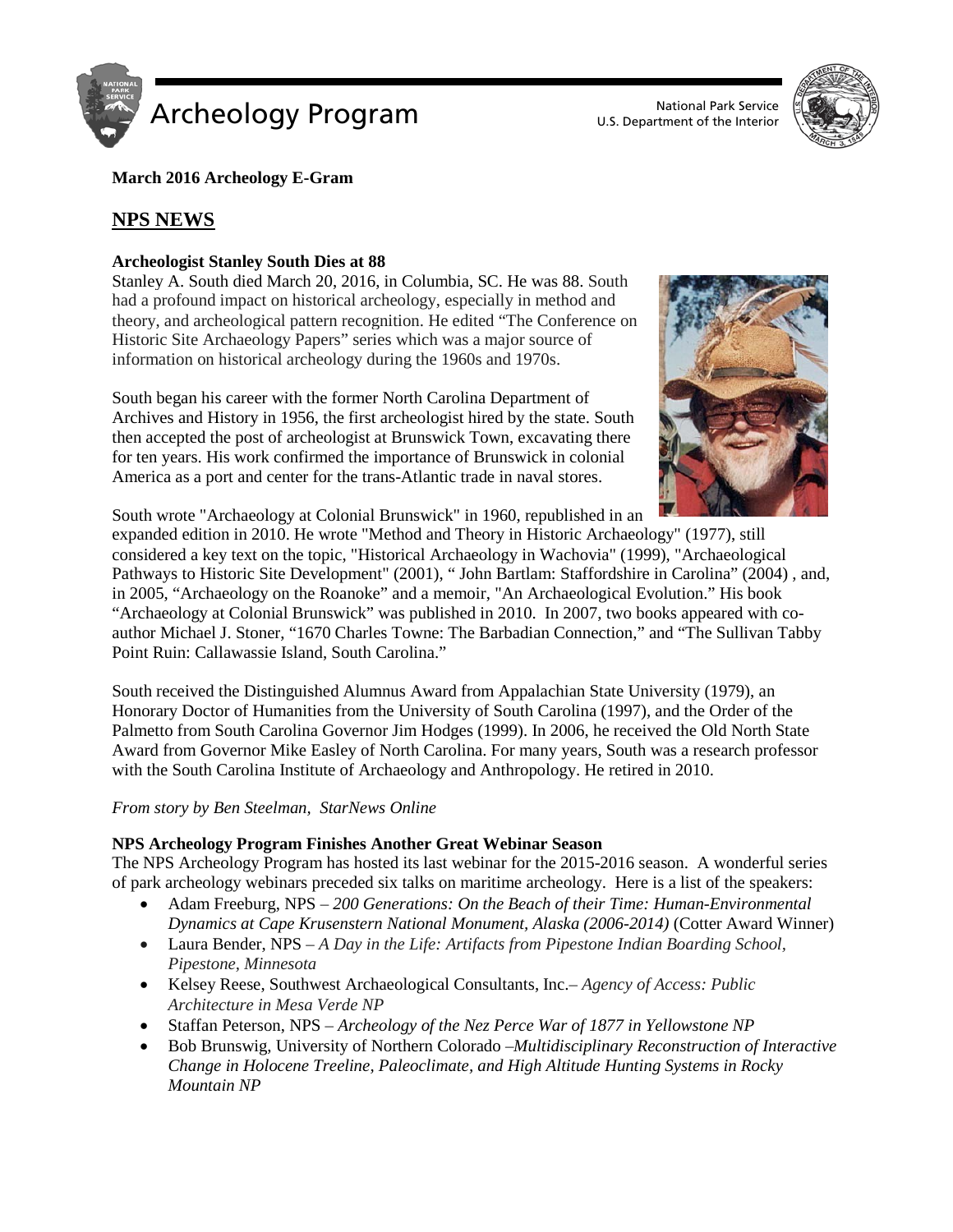- Tim Schilling, NPS *Challenges and Opportunities of Archeology in Urban Parks: An example from the Arch*
- Adam Johnson, NPS *Pu'ukohola Heiau National Historic Site Earthquake Stabilization Project (2007-2011)* (2015 Cotter Award winner)
- Josh Marano and David Gadsby, NPS *Reaching Across the Pond: The Archeological Investigation and Management of the HMS Fowey (1748) Shipwreck*
- James Dixon, University of New Mexico *Evidence for Colonization of North America via a Pacific Maritime Route*
- Charles Meide, Lighthouse Archaeological Maritime Program *The Search for the Lost French Fleet*
- David Conlin, NPS *One Ship, Two Ships, Our Ship, Whose Ship? Untangling Submerged Cultural Resources Laws*
- Stephen Lubkemann, George Washington University *The Wreck of Slave Ship São José*
- Kenneth Stewart, Diving with a Purpose *Diving with a Purpose*
- Michael Faught, Principal Investigator, SEARCH, Inc. *Submerged Prehistoric Sites: Pioneering into the Deep*

The webinar platform that the Archeology Program has been using, MyMeetings, is no longer supported by Microsoft, so ArcheoThursdays will be moving to a new platform next year. This is good news for people who were not able to access the live webinars. There will be a new host as well – Mike Roller is taking over from Karen Mudar. Mudar is hanging up her microphone and moving on to other challenges.

These and other recorded webinars are available at [http://www.nps.gov/training/NPSArcheology/html/index.cfm.](http://www.nps.gov/training/NPSArcheology/html/index.cfm)

Enjoy!

*By Karen Mudar* 

# **Tumacácori National Historical Park Hosts International Earthen Architecture Workshop**



Donald Houk (CHIS) and Eirini Boutasi (UNM) apply a mud cap to an adobe ruin. NPS Photo

From March 14-18, 2016, Tumacácori NHP hosted over 100 participants in the 2016 Taller Internacional de Conservación y Restauración de Arquitectura de Tierra (TICRAT). Also known as the International Workshop on the Conservation and Restoration of Earthen Architecture, TICRAT is a bi-national, hands-on workshop focused on learning traditional techniques for conserving earthen architecture, including adobe, lime plaster, and painted plaster.

The 2016 TICRAT involved more partners than any previous event. The workshop was attended by over 100 preservation specialists,

including 37 NPS employees. Additional participants came from INAH's protected sites, regional and national offices; tribal organizations; non-profits; six U.S. universities; two Mexican universities; private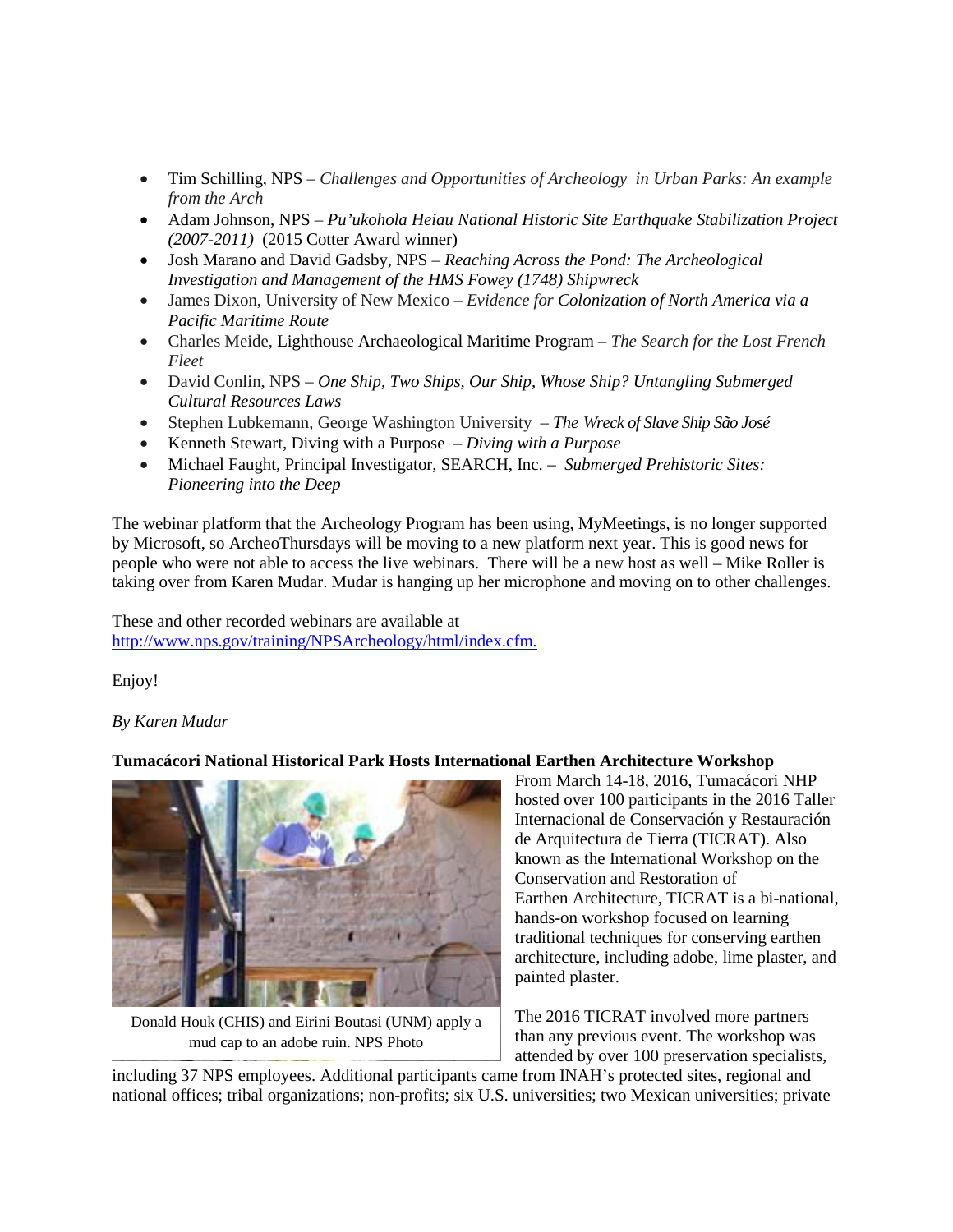industry; and federal, state, and county government agencies. The event was coordinated to highlight cross-border as well as domestic partnerships with workshop stations held at Empire Ranch (BLM), Tubac Presidio State Historic Park (Arizona State Parks), and Canoa Ranch (Pima County Natural Resources, Parks and Recreation), and Mission San Xavier del Bac (Tucson Diocese of the Catholic Church & Tohono O'odham Nation).

This year's event also included a presentation of the Director's Partnership Award to R. Brooks Jeffery, Director of the Drachman Institute and Chair of the Heritage Conservation Program at the University of Arizona. The award was presented by Stephanie Toothman (Associate Director of Cultural Resources, Partnerships, and Science) to recognize Jeffery's 15-year partnership with the NPS, the Desert Southwest Cooperative Ecosystems Study Unit (DS-CESU), and facilitation support of the TICRAT workshops.

The workshop series was started in 1994 in partnership with Mexican counterparts with INAH (Instituto Nacional de Antropología e Historia). Each year, the workshop alternates being held in the United States and Mexico, with all sessions taught in English and Spanish. Coordination for this year's TICRAT was provided by Tumacácori NHP. Funding was provided by the Southwest Border Resource Protection Program through the Desert Southwest CESU.

## *By Adam Springer*

### **Conversation with an Archeologist: Stephen Potter**

Stephen Potter is the Regional Archeologist for the NPS National Capital Region, a position he has held for 36 years. It was exciting to interview someone who had such a long perspective on NPS archeology!

Stephen was born in Alexandria, Virginia, in 1950. I asked him how he became interested in archeology. He said that, initially, he was attracted to exploring the ways that his family's history was entwined with the history of the land. As a small boy, his grandmother Viar told him stories that were told to her by *her* grandfather, who had been a soldier in Lee's Army in the Civil War. When Stephen walked around his grandfather's farm, he occasionally found bullets from the war. The connection between his ancestors and the Civil War inspired him to learn more.



At age 11, he began collecting Native American artifacts from his grandfather's fields. He was thrilled by this proof that Native peoples had lived on land that his grandfather farmed. Archeology was a way to continue exploration of connection between personal history and national history, and his later research returned to the East Coast and the Potomac Valley.

When Stephen was a teenager, his mother learned that members of the public could meet with specialists at the National Museum of Natural History, and he frequently went to learn more about the artifacts in his growing collection. In his junior year of high school, Dr. Clifford Evans, Curator of South American Archeology at the Smithsonian Institution, offered him a summer job, a paid 10-week internship. Stephen worked in the Processing Laboratory of the Department of Anthropology, Smithsonian Institution, for three summers in a row. Later, he returned to the Smithsonian on a Pre-doctoral Fellowship.

Stephen earned his BA degree from the University of Missouri at Columbia, and soon, thereafter, was drafted into the U.S. Army where he served on active duty for two years. After being discharged, he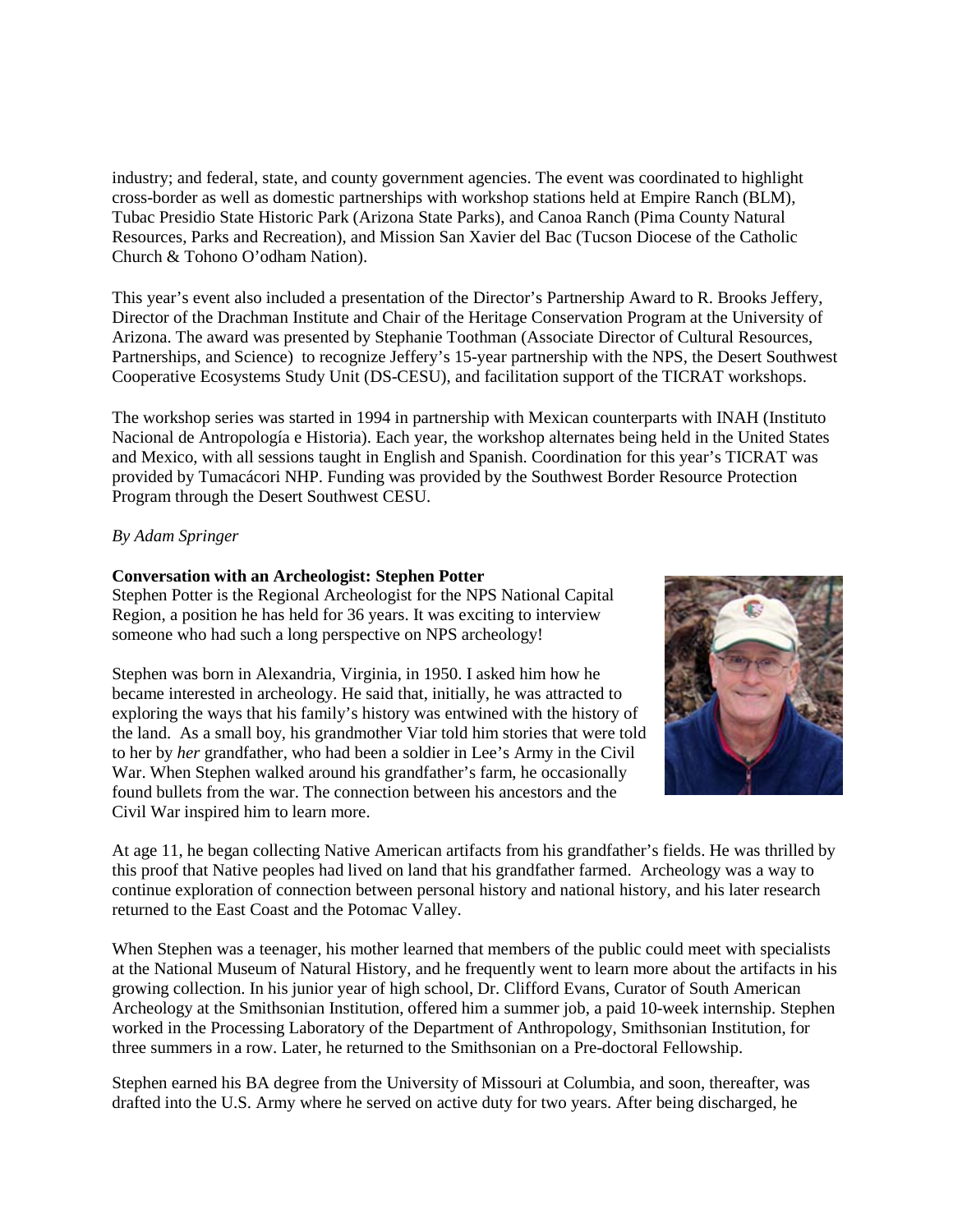began graduate studies at the University of North Carolina-Chapel Hill, where he earned his MA and PhD. Stephen's PhD came two years after another important event that was to shape his career. In 1980, the NPS hired him as the National Capital Region (NCR) archeologist, a position that he still holds.

There were 13 years between Stephen and the last regional archeologist, B. Bruce Powell. In the interim all of the files, collections, and books related to archeology in the NCR had been moved or thrown away. One of his first challenges was to figure out where all his materials had gone. After two years of searching, Stephen was unable to find anything from Powell's tenure as the first Regional Archeologist for NCR.

I asked Stephen what helped him the most when he started work at the NPS. He said that because of his internships at the Smithsonian and exposure to the archeological and anthropological literature as a high school student, he was able to take two graduate-level seminars as a senior undergraduate at the University of Missouri, which were very helpful. The skills that he acquired in several rigorous courses enabled him to write persuasive and concise grant and project proposals, keep track of details, and analyze information. Stephen also said that mentors were very important to him when he first started work, and he was fortunate to have several good mentors.

He is justly proud of developing a solid regional archeological program. Over time, Stephen grudgingly morphed from being an archeologist to an archeocrat, to being a program manager, but he still manages to get in the field occasionally and get his fingers dirty. He says "People are the heart and soul of an organization" and he is justly proud of the way that he had grown the Archeology Program in the National Capital Region. Between the mid-1980s and mid-1990s, he secured a facility, interns, projects, 3 new permanent positions, hiring Bob Sonderman, Marian Creveling, and Karen Orrence.

Stephen is also proud of the projects that he worked with parks to carry out, including overviews, assessments, identification and evaluation studies of Prince William Forest Park, Rock Creek Park, Chesapeake and Ohio Canal NHP, Catoctin Mountain Park, and Antietam National Battlefield. The C&O Canal NHP project took over 9 years to complete, and identified 105 new sites and assessed 79 additional sites. Another achievement he ranks high is the creation, with Tom Gwaltney, Marian Creveling, and Karen Orrence, of a Regional Archeology Program website intended for four audiences: the general public, kids, teachers, and professionals in historic preservation.

I asked Stephen what advice he can give archeologists at the beginning of their NPS careers. He said being archeologically ambidextrous is more important than ever, with education and experience in both the cultures of native peoples and those who came to the Americas from somewhere else. Too often we're being asked to advise managers and planners on the spur of the moment, so the more varied your archeological knowledge and experiences, the better off you are.

Thanks, Stephen, for a great conversation!

## *By Karen Mudar*

## **Historic Preservation Grant Awarded to Park Partner**

March 1, 2015 the Beckley Area Foundation awarded the Raleigh County Historical Society, a New River Gorge National River partner, a \$6,500 grant to nominate the historic Beckley Grist Mill to the National Register of Historic Places. Matching funds will bring the total budget for the project to just under \$10,000. A 2014 historic and archeological study by Cultural Resource Analysts, Inc. determined that the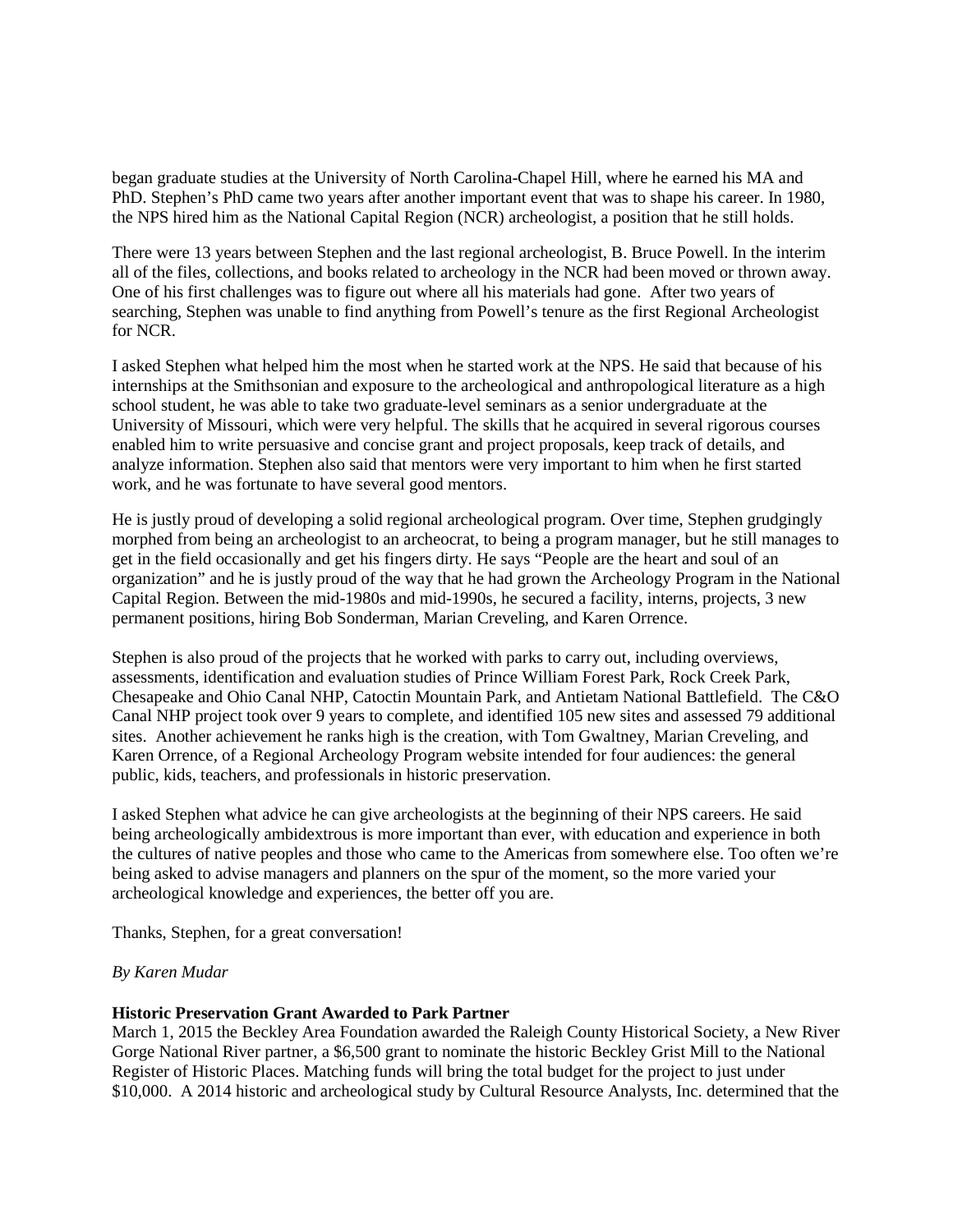mill, which was built during the late 1830s, is eligible for listing on the National Register based on its association with Alfred Beckley and its integrity and research potential. In addition to preparing the National Register forms, the contract will develop an historic context for early settlement and industrial development in the lower New River region.

**Contact:** NERI Cultural Resource Specialist, David N. Fuerst, at [david\\_fuerst@nps.gov.](mailto:david_fuerst@nps.gov)

## **Historic Prince Brothers Store Study Completed**

Prince Brothers Store is an historic late  $19<sup>th</sup>$ -mid  $20<sup>th</sup>$  century building that is located in the New River Gorge National River of southern West Virginia. Recently, Chris Swisher, a park volunteer and graduate student at Indiana University of Pennsylvania, used archival records from the store to study consumption patterns during the World War II era. The report entitled "Economic Effects of World War II in the New River Coal Field: A Primary Source Analysis," documents changes in the types of goods sold at the store before, during and after the war.

**Contact**: Chris Swisher at c.k.swisher@iup.edu for an electronic copy of the report.

# **FEDERAL NEWS**



Pe' Sla (Photo from http://interested-party.blogspot.com/)

### **Sacred Site Pe' Sla Gains Indian Land Status**

The Bureau of Indian Affairs placed a sacred site in the Black Hills of South Dakota in trust. The Crow Creek Sioux Tribe, the Rosebud Sioux Tribe, the Shakopee Mdewakanton Sioux Community and the Standing Rock Sioux Tribe raised \$9 million to purchase Pe' Sla, a 2,022-acre site that plays a central role in Lakota history, culture and cosmology. The Cheyenne River Sioux Tribe has joined the other tribes in protecting the site by providing an initial financial contribution, according to the press release.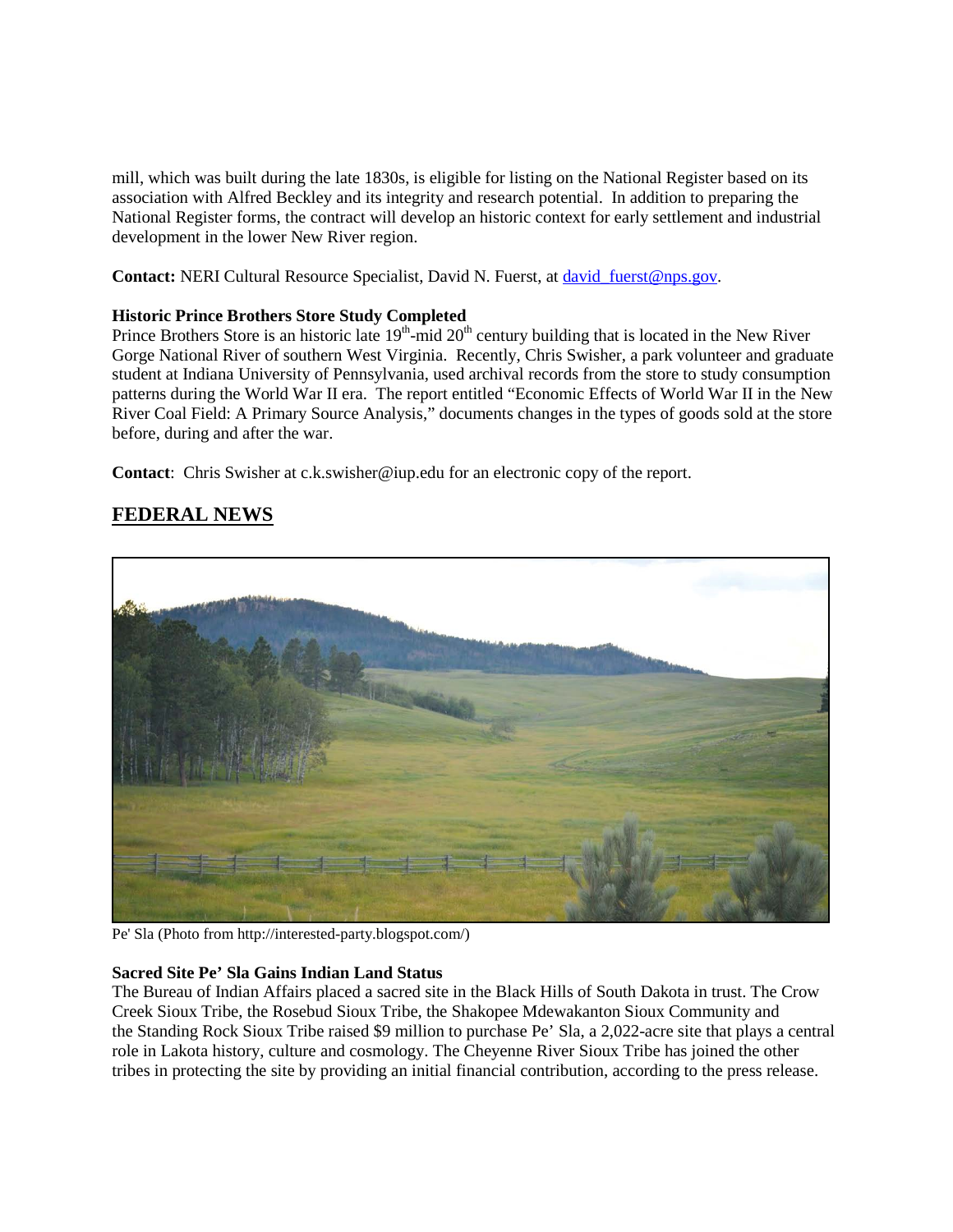Pe' Sla means The Heart of Everything and is central to the star knowledge of the Sioux Nation and the understanding of the universe. The tribes acquired the land in two separate purchases, according to the Indian Land Tenure Foundation, which helped facilitate the transactions.

The Black Hills were promised to the Sioux Nation by the 1868 Treaty of Fort Laramie but the land was taken by the federal government. Some parcels, including the ones at Pe' Sla, were later sold to non-Indians.

The tribes celebrated after learning of the BIA's March 10 decision.

## *From story posted on Indianz.com*

## **Proposed Law Threatens Protection of Federal Archeological Resources**

Congress has introduced legislation that would diminish the authority of federal agencies to enforce federal public lands law. A bill introduced March 16, 2016, targets BLM and USFS law enforcement personnel. The Local Enforcement for Local Lands Act of 2016 would strip BLM and the USFS of their law enforcement functions completely, affecting abilities to uphold cultural resource protection laws, while providing block grants for local authorities proportional to the percentage of public land in each state.

Nate Catura, president of the Federal Law Enforcement Officers Association (FLEOA), cited several concerns with the transfer of power. Primarily, he noted, local law enforcement is not prepared to deal with the functions federal agents are specifically trained and equipped to handle, such as timber theft, protecting archeological resources and investigating wildfires.

A USFS spokesman said the agency is reviewing the legislation and is working to provide more information on its law enforcement activities. Kristen Lenhardt, a BLM spokeswoman, declined to comment directly on pending legislation, but refuted the general notion that eliminating law enforcement responsibilities at the agency would help it focus on its "core mission."

The new CAP study finds the federal agencies that manage U.S. public lands already have too few rangers and law enforcement officers to adequately combat criminal activities on public lands. The USFS has 765 full-time law enforcement officials covering 193 million acres, while the BLM has just 124 law enforcement rangers who are responsible for 245 million acres of land. That's one officer for every 3,000 square miles of land.

These rangers are responsible for dealing with the threat of armed anti-government extremists, but they also have several other key duties, including protecting Native American cultural resources from destruction and looting, preventing theft and vandalism of natural and other cultural resources, and dealing with illegal marijuana cultivation on public lands. H.R. 4751 directly undercuts their ability to both protect themselves and others on these lands and to fulfill the rest of their duties.

### *From story by Jenny Rowland*

### **US Cancels Oil and Gas Lease on Montana Land Sacred to Tribes**

The Obama administration on March 17, 2016, canceled a disputed oil and gas lease just outside Glacier NP, on land considered sacred to the Blackfoot tribes of the U.S. and Canada. The move came after U.S. District Judge Richard Leon criticized the government over its decades-long delay in addressing the matter. He accused the government of trying to "run out the clock" on a lawsuit from Solenex LLC, that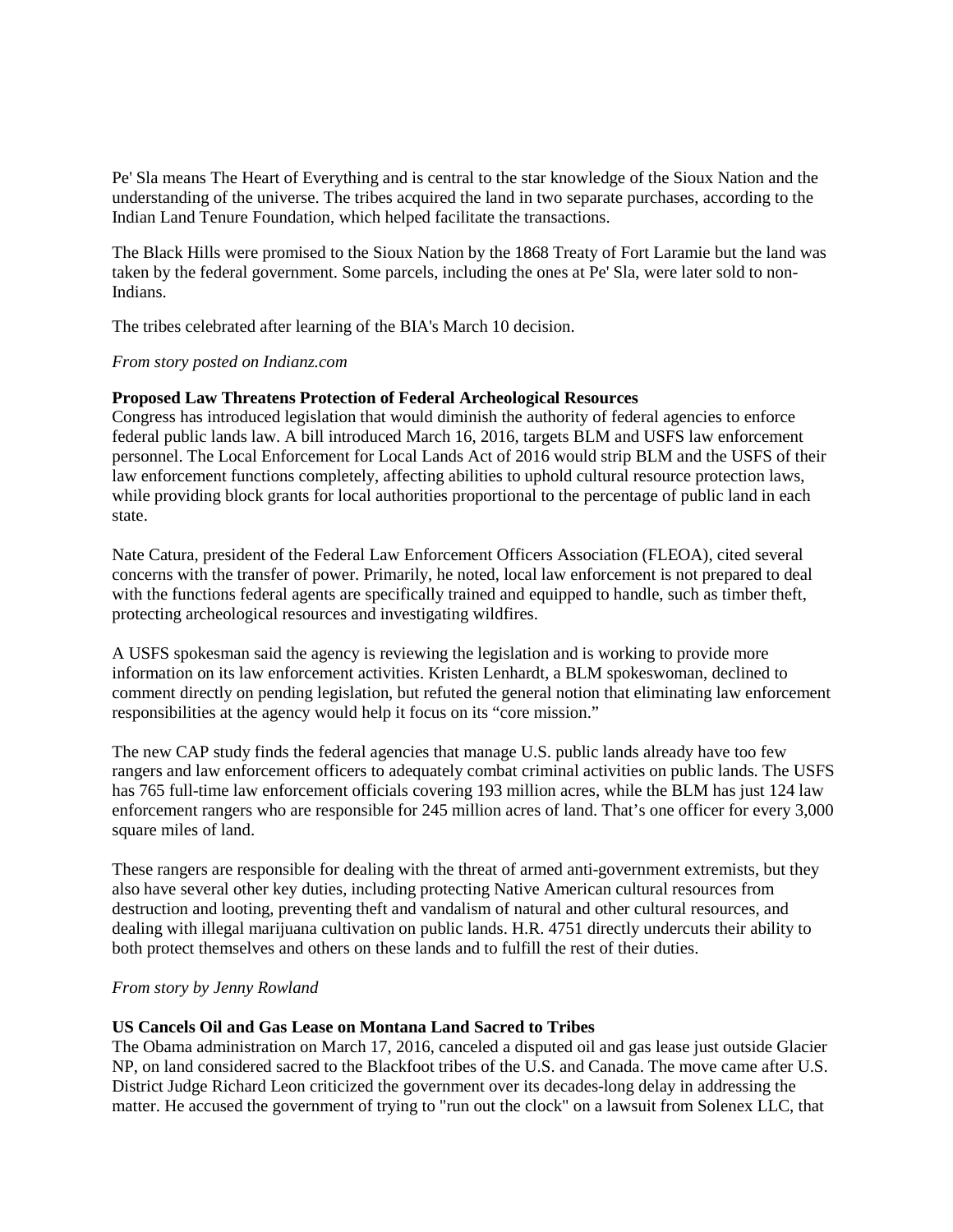wants to drill for oil and gas on the 6,200-acre site. Leon now will decide if the company's arguments were valid and the lease should be reinstated.

Solenex sued the government in 2013 to force a decision after the dispute dragged on for decades. Attorneys for the company pointed out that the lease went through multiple environmental reviews over the years and was never said to be invalid until recently. Appropriate compliance with Federal cultural resource laws, however, allowed tribal concerns to be heard.

Left unresolved was the fate of 17 remaining leases in northwest Montana's Badger-Two Medicine area, site of the Blackfoot creation story. Blackfoot leaders say the leases were illegally issued in 1982. Government attorneys said the Solenex lease was improperly sold, in part because an environmental study on drilling did not consider its effect on the tribes. Most of the 17 remaining leases in the area are held by Devon Energy of Oklahoma. USDA Secretary Tom Vilsack recommended canceling all the leases in an October letter to Jewell.

*From story by Matthew Brown, Associated Press*

# **GRANTS AND TRAINING**

## **NPS Offers Free Course on NPS Cultural Resources**

*Foundations of Cultural Resources* is a quick and fun way for all NPS employees to learn about NPS cultural resources. This self-paced online class shouldn't take more than two hours to complete. By the end of this course, you will be able to:

- Identify the significance of cultural resources to the NPS Mission.
- Discuss the ways that you and your work support the stewardship and management of cultural resources. To do so, you'll go through sections of the course that focus on specific questions, including:
	- o What are cultural resources?
	- o Why does the NPS preserve and protect cultural resources?
	- o Where does cultural resource work happen?
	- o Who does cultural resource management?
	- o Why and how do I contribute to the preservation and protection of cultural resources?

To access the class, log into DOI Learn and search for Course Code NPS-CRS4010 or go to: <https://gm2.geolearning.com/geonext/doi/coursesummary.CourseCatalog.geo?id=169179>

### **Advisory Council for Historical Preservation Offers Webinar Series**

The ACHP Office of Federal Agency Programs is offering the spring Section 106 Webinar Series. Topics featured include the advanced level course "Innovative Approaches to Section 106 Mitigation" and intermediate level programs on "Understanding 36 CFR 800.12: Disaster Response and Emergencies" and "Managing Confidential Information and Section 304."

ACHP staff instructors lead these hour-long learning experiences. A small group format of 25 participants allows for interaction with colleagues and the instructor. Intermediate level programs assume basic familiarity with the Section 106 review process, while advanced topics are designed for experienced users of the regulations.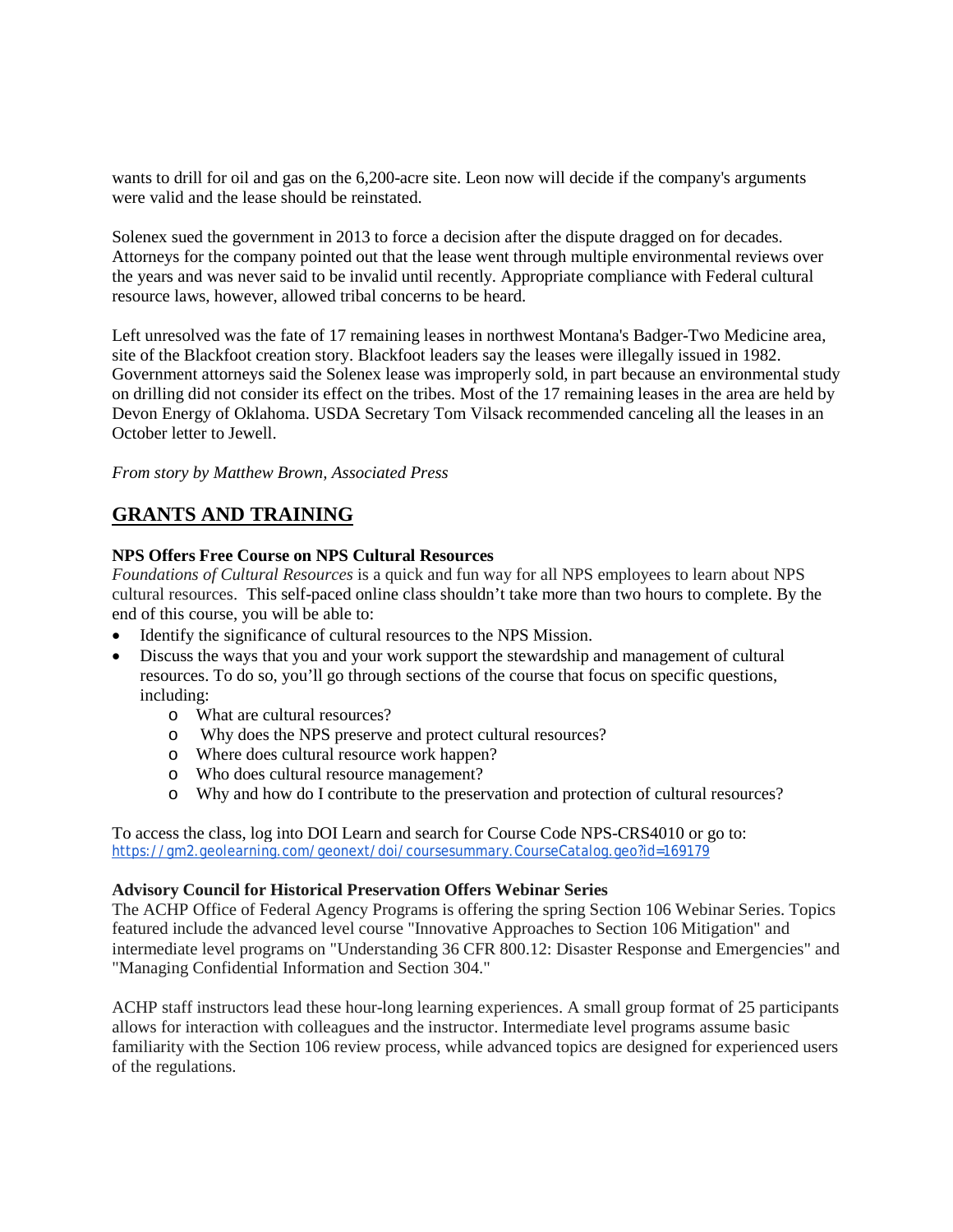Spaces remain in ACHP's classroom courses for those seeking more comprehensive Section 106 training. The one-day Section 106 Advanced Seminar is coming to New Orleans on March 30 and Anchorage on April 21.The Section 106 Essentials will be offered in Anchorage on April 19-20 and in Philadelphia on May 24-25.

Course details and the full season calendar are available at [www.achp.gov/106select.html.](http://www.achp.gov/106select.html)

**Contact:** Reid Nelson, **[webinar@achp.gov](mailto:webinar@achp.gov)**.

## **SLIGHTLY OFF TOPIC***:* **Animation Showcases the Pompeii Disaster**

Archeologists describe rich arrays of artifacts recovered from their utilization contexts as the "Pompeii effect" after the Roman town near modern Naples that was destroyed after eruptions by the Vesuvius volcano. But do we really know what that means? How does the Pompeii effect happen?

**O**n August 24, 79 AD Mount Vesuvius literally blew its top, spewing tons of molten ash, pumice and

sulfuric gas miles into the atmosphere. A "firestorm" of poisonous vapors and debris engulfed the surrounding area, suffocating the inhabitants of the neighboring Roman resort cities of Pompeii, Herculaneum and Stabiae. Tons of falling debris filled the streets until nothing remained to be seen of the once thriving communities.

Now, an animation from an exhibition aptly named 'A Day in Pompeii' gives a sense of how the assemblages of material remains excavated from Pompeii and neighboring towns were preserved in context. The exhibition uses 3D renderings to present a more accurate picture of the impending disaster and its baleful effects over a span of 48-hours surrounding the eruption. This fascinating animation wowed over 330,000 visitors at the Melbourne Museum, Victoria, Australia.

To watch the video, go to [http://www.realmofhistory.com/2016/02/03/animation](http://www.realmofhistory.com/2016/02/03/animation-showcases-the-pompeii-disaster-with-accurate-3d-rendering-of-the-events/)[showcases-the-pompeii-disaster-with-accurate-3d-rendering-of](http://www.realmofhistory.com/2016/02/03/animation-showcases-the-pompeii-disaster-with-accurate-3d-rendering-of-the-events/)[the-events/](http://www.realmofhistory.com/2016/02/03/animation-showcases-the-pompeii-disaster-with-accurate-3d-rendering-of-the-events/)



Here is more information about the Pompeii eruption in the form of two extended letters from Pliny the Younger to Tacitus describing the eruption. His letters describe his experiences during the eruption while he was staying in the home of his uncle, Pliny the Elder. The senior Pliny was an official in the Roman Court, in charge of the fleet in the area of the Bay of Naples and also a naturalist. The elder Pliny died during the volcanic eruption, probably from the effects of the noxious fumes on his asthmatic condition. Although these are long letters, they give such vivid eyewitness accounts that they are a perfect accompaniment to the animation.

"My uncle was stationed at Misenum [the largest base of the Roman Navy], in active command of the fleet. On 24 August, in the early afternoon, my mother drew his attention to a cloud of unusual size and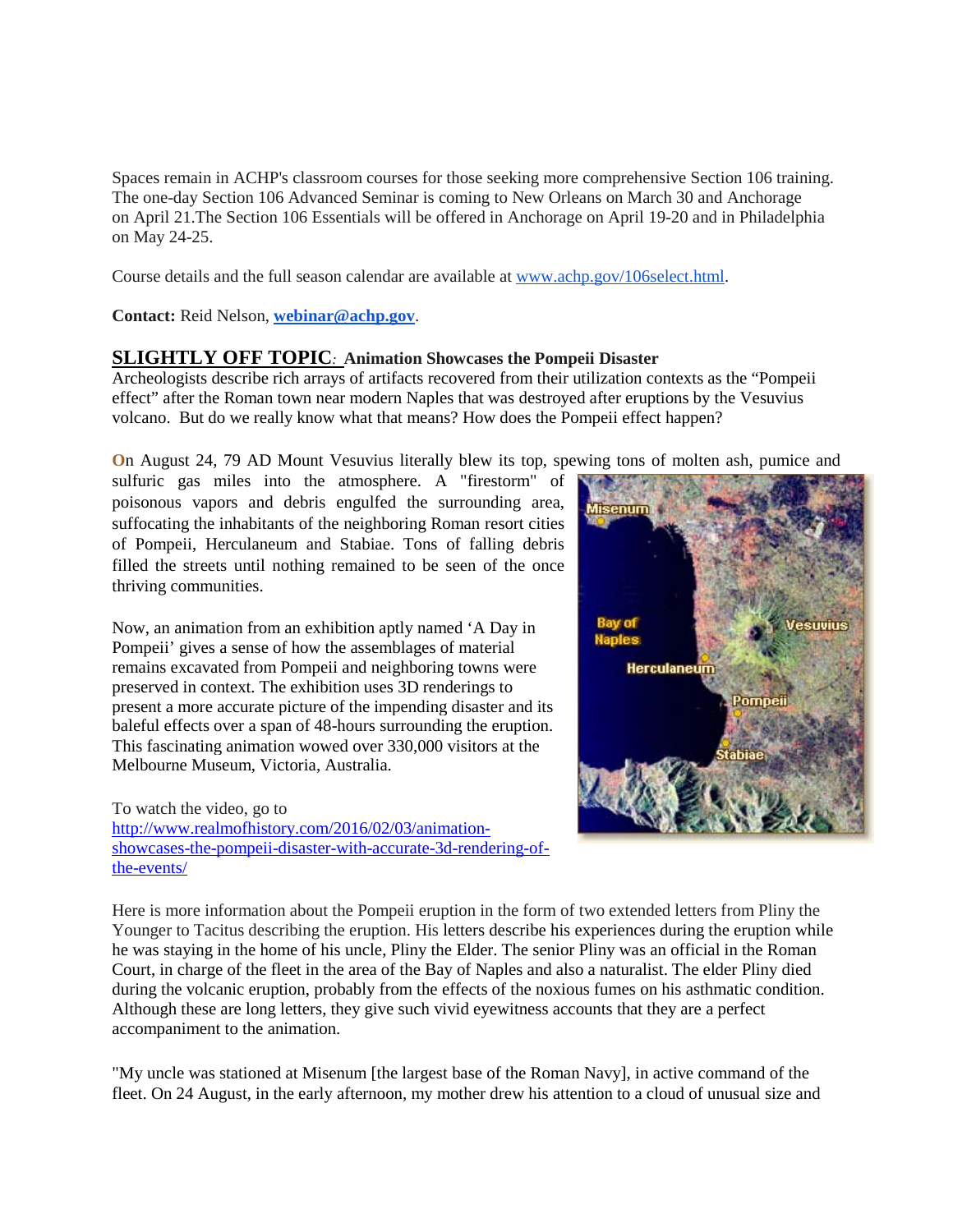appearance… He called for his shoes and climbed up to a place which would give him the best view of the phenomenon. It was not clear at that distance from which mountain the cloud was rising (it was afterwards known to be Vesuvius); its general appearance can best be expressed as being like an umbrella pine, for it rose to a great height on a sort of trunk and then split off into branches, I imagine because it was thrust upwards by the first blast and then left unsupported as the pressure subsided, or else it was borne down by its own weight so that it spread out and gradually dispersed. In places it looked white, elsewhere blotched and dirty, according to the amount of soil and ashes it carried with it.

My uncle's scholarly acumen saw at once that it was important enough for a closer inspection, and he ordered a boat to be made ready, telling me I could come with him if I wished. I replied that I preferred to go on with my studies….

As he was leaving the house he was handed a message from Rectina, wife of Tascus whose house was at the foot of the mountain, so that escape was impossible except by boat… He gave orders for the warships to be launched and went on board himself with the intention of bringing help to many more people besides Rectina, for this lovely stretch of coast was thickly populated.

He hurried to the place which everyone else was hastily leaving, steering his course straight for the danger zone. He was entirely fearless, describing each new movement and phase of the portent to be noted down exactly as he observed them. Ashes were already falling, hotter and thicker as the ships drew near, followed by bits of pumice and blackened stones, charred and cracked by the flames: then suddenly they were in shallow water, and the shore was blocked by the debris from the mountain.

For a moment my uncle wondered whether to turn back, but when the helmsman advised this he refused, telling him that … they must make for [his friend] Pomponianus at Stabiae. He was cut off there by the breadth of the bay (for the shore gradually curves round a basin filled by the sea) so that he was not as yet Vesuvius from spacein danger, though it was clear that this would come nearer as it spread.  $\dots$  This wind my uncle's favour, and he was able to bring his ship in. He embraced his terrified friend, cheered and encouraged him, and thinking he could calm his fears by showing his own composure, gave orders that he was to be carried to the bath…

Meanwhile on Mount Vesuvius broad sheets of fire and leaping flames blazed at several points, their bright glare emphasized by the darkness of night. My uncle … went to rest and certainly slept, for as he was a stout man his breathing was rather loud and heavy and could be heard by people coming and going outside his door. By this time the courtyard giving access to his room was full of ashes mixed with pumice stones, so that its level had risen, and if he had stayed in the room any longer he would never have got out. He was wakened, came out and joined Pomponianus and the rest of the household who had sat up all night.

They debated whether to stay indoors or take their chance in the open, for the buildings were now shaking with violent shocks, and seemed to be swaying to and fro as if they were torn from their foundations. Outside, on the other hand, there was the danger of failing pumice stones, even though these were light and porous; however, after comparing the risks they chose the latter… As a protection against falling objects they put pillows on their heads tied down with cloths.